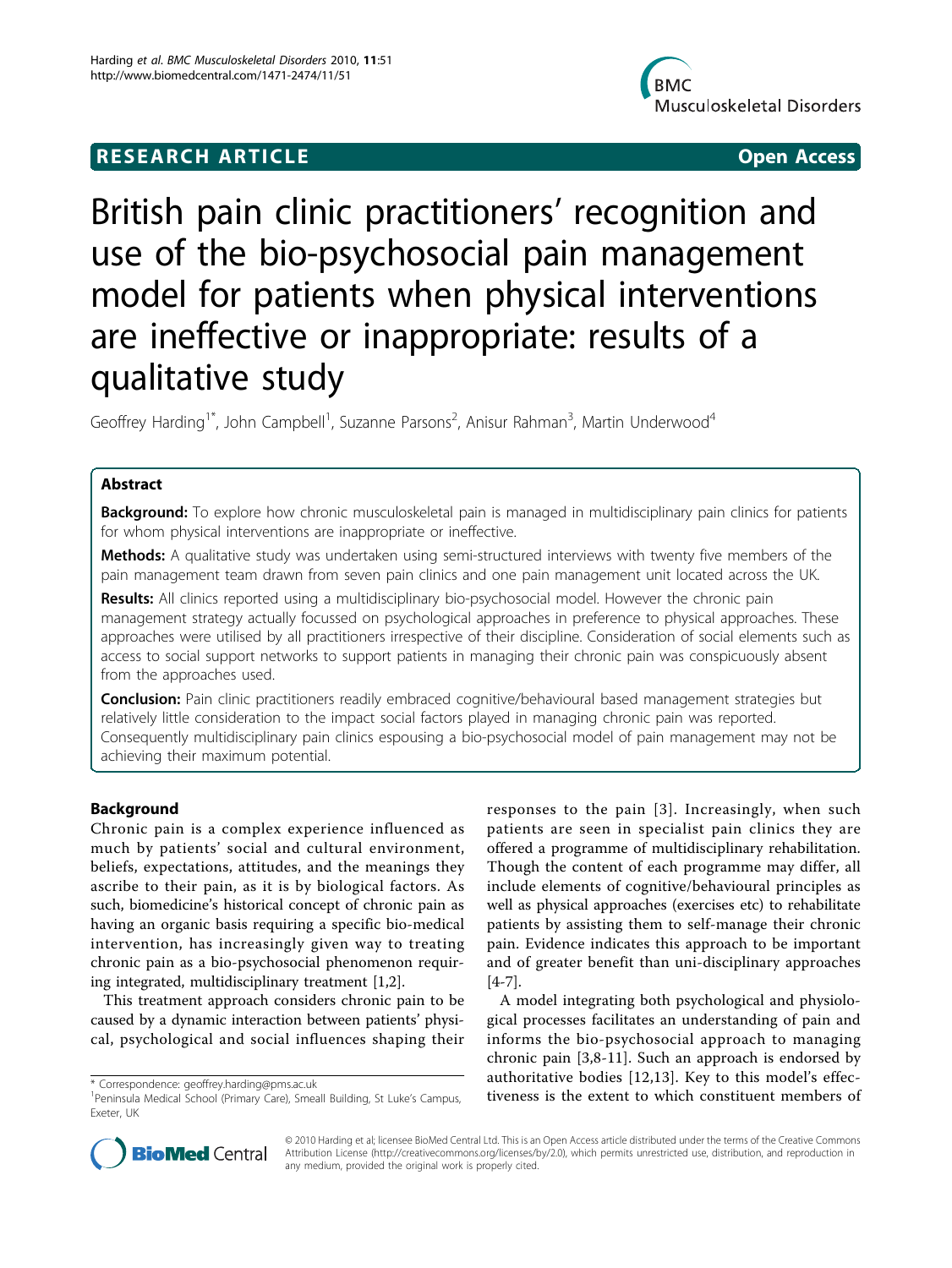the team integrate their professional practices in order to optimise patient care. In a previous paper [[14\]](#page-8-0) we reported on the beliefs and experiences of patients who had attended a chronic pain clinic. Among the themes expressed by these patients were diminishing faith in the ability of biomedicine to relieve their pain and a sense of learning to live with pain. Both these themes could be considered to concur with the biopsychosocial model but it was not clear whether patients developed these beliefs because of the efforts of the pain clinic or independently of those efforts. To place these themes in a wider context we therefore turned our attention to practitioners' processes and procedures for managing patients' chronic pain within pain clinics. In this paper we have analysed the views of professionals working in pain clinics and a pain management unit to investigate their management of patients for whom interventions such as drug management and physical therapy were either inappropriate or ineffective. Although the physical and socio-psychological dimensions of chronic pain might best be addressed through a multidisciplinary management approach, little is known of the team members' beliefs and expectations of this approach for such patients. We interviewed staff from different disciplines (e.g. medical, physiotherapy, psychology, nursing) to see how their background and training might influence their interactions with patients, other staff and the treatment models that they employed.

## Method

A qualitative approach was used to capture the processes and procedures used in varying organisational clinic settings and the beliefs and expectations of multidisciplinary team members in managing chronic pain patients for whom physical interventions were either ineffective or not appropriate.

## Participants

We conducted semi-structured interviews with 25 members of the multidisciplinary team representing medicine, nursing, physiotherapy and psychology drawn from seven hospital-based pain clinics and one pain management unit\*.

\* Pain clinics offer various multidisciplinary treatments, including cognitive based therapies, injections and prescribing medicines and are characteristically led by doctors. Each of the pain clinics sampled offered a range of individual therapies. Pain management units offer psychologically-based rehabilitative treatment for people with chronic pain and are typically led by clinical psychologists. The pain management unit we sampled offered both group based and individual pain management programmes.

Configuration of pain clinics and composition of their teams vary across Britain and their clinical lead may be drawn from differing medical specialities. In order to ensure a broadly representative sample the clinics were purposively selected to incorporate those led by anaesthetists, rheumatologists, and combined rheumatologist/anaesthetist clinics, and were geographically distributed across four NHS regions of the UK North-East, North West, London and South West. No clinic we approached declined to participate. Included in this sample was a pain clinic from which, in our previous study we had drawn a sample of patients to explore their perspectives on pain management. Interviews lasted approximately 30 minutes and were conducted during working hours in the clinic, by appointment with practitioners between clinic commitments, and undertaken by a social scientist (GH) experienced in qualitative interviews around chronic pain issues. Interviewees were largely self-selected following an open invitation to all team members, and a request for at least one member of the constituent disciplines represented in each clinic. We were therefore able to access the perspectives of physicians, physiotherapists and clinical psychologists comprising the core team of each clinic. Some clinics also included nurse specialists and acupuncturists and these were included in our overall sample.

## Interview process

The interviews were conducted around a topic guide, developed in part from our previous systematic review and study of pain clinic patients [\[14,15\]](#page-8-0) and constructed to probe respondents for their approach to, and beliefs about chronic pain management. This guide explored practitioners' approaches to managing patients within the pain clinic, expected outcomes following these strategies, practitioners definitions of success, and what they thought patients expected of them.

Interviews were tape recorded and transcribed. Semistructured interviews limited the opportunity for open ended questions but interviewees were invited to articulate their developed thoughts where appropriate, particularly with regard to managing patients with complex problems. We continued interviews until the emergent themes from the data were sufficiently conceptualised as to not warrant further interviews.

## Data analysis

Textual analysis of the interview transcripts commenced with the construction of a thematic framework to identify key issues and construct concepts. The data were systematically coded, and synthesised by theme [\[16\]](#page-8-0). The processes for summarising and coding the data, and arriving at reliable and verified conclusions, conformed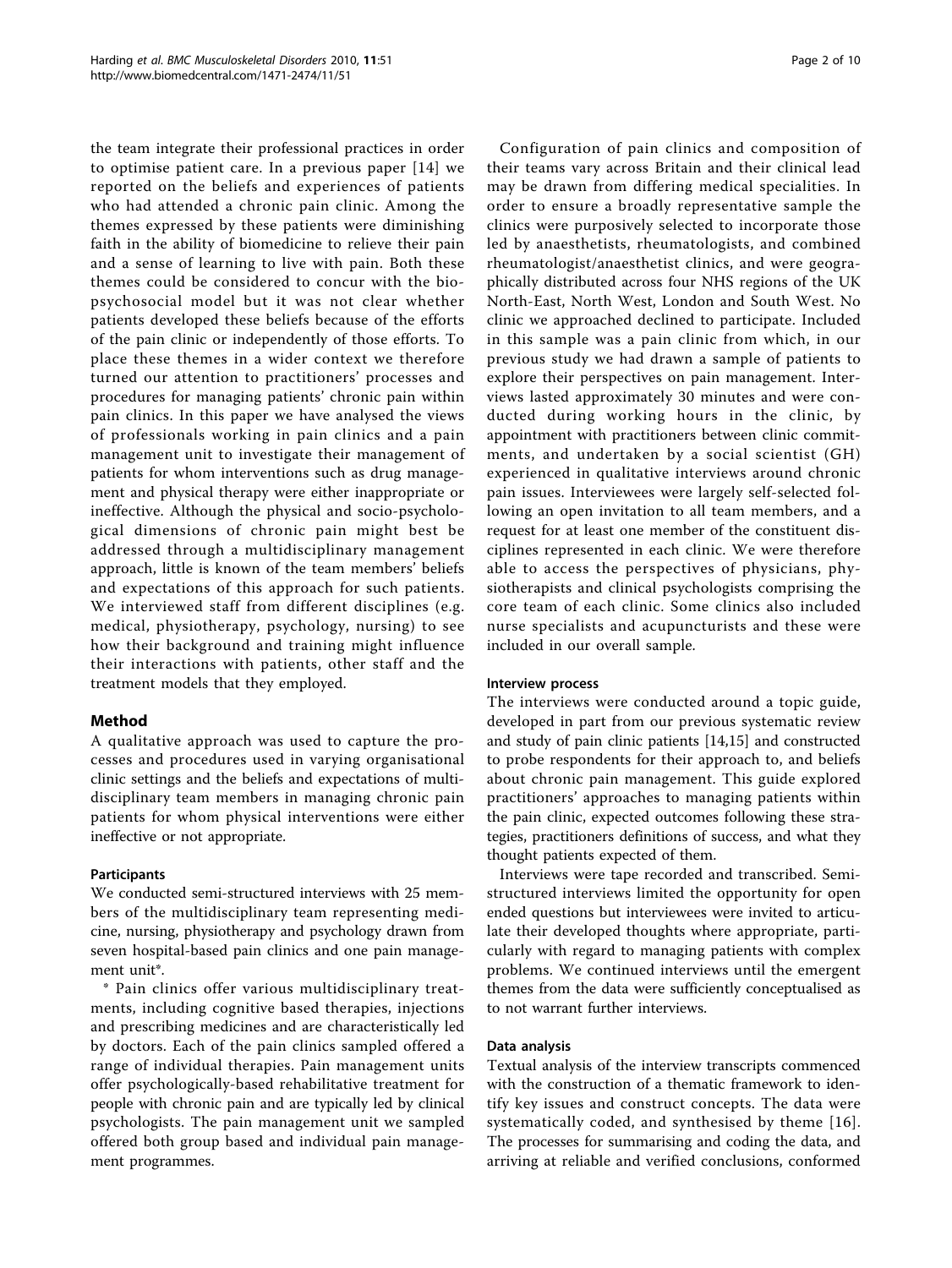to standard conventions of qualitative analysis [\[17,18](#page-8-0)]. All transcripts were anonymised; all names used in the results section are aliases assigned for an easier presentation of the data analysis. Regular review and discussion amongst the authors, of evolving themes contributed to the data synthesis and interpretation. Data were coded initially by GH and the coding frame, together with the subthemes, independently scrutinised by SP to determine their robustness. Minor differences of interpretation were resolved by discussion. Particular attention was paid to anomalous data - accounts from one clinic that did not support our theoretical analysis. The study protocol and interview schedule received MREC approval from the South East Multi-Centre Research Ethics Committee (06/MRE01/17).

#### Results

Our participants covered the spectrum of staff working in pain clinics (Table 1). Four themes were generated from our data: education for adaptation; re-framing chronic pain as a problem of cognition; managing patients' expectations, and professional boundaries.

Analysis of these themes [[19\]](#page-8-0) explored the nature of chronic pain management and considered the means by which the pervasive and dominant model of pain management (bio-psychosocial) was interpreted and accepted by the team members as appropriate [[20\]](#page-8-0).

#### Theme One: Education for adaptation

For patients assessed by specialist clinicians in pain clinics, failure to identify an underlying physical cause and exclusion of the potential for biomedical treatment impacts on the relationship between the clinician, the patient, and their pain. In such cases the pursuit of a 'cure' or even the possibility of a marked reduction in pain may be discounted by clinicians. While some practitioners report that patients engage with the notion that a cure is not possible, others present more of a challenge for the team to manage. For these the team's task was to shift patients' attention away from relieving or reducing pain by biomedical interventions, towards living with and adapting to pain.

one of the things we try to ...err... help patients to understand is that this is a different kind of treatment

#### Table 1 Participant details

| <b>Participant's Discipline</b>      | Pain Clinical lead                | Commitment |
|--------------------------------------|-----------------------------------|------------|
| Consultant Pain Management Harry     | Consultant Pain Management        | Full-time  |
| Anaesthetist Alicia                  | Anaesthetist                      | Part-time  |
| Anaesthetist Barry                   | Anaesthetist                      | Part-time  |
| Anaesthetist Charles                 | Joint Anaesthetist/Rheumatologist | Part-time  |
| Anaesthetist Derrick                 | Anaesthetist                      | Part-time  |
| Anaesthetist Peter                   | Anaesthetist                      | Part-time  |
| Anaesthetist Errol                   | Joint Anaesthetist/Rheumatologist | Part-time  |
| Physiotherapist Andrew               | Clinical Psychologist             | Part-time  |
| Physiotherapist Betty                | Clinical Psychologist             | Full time  |
| Physiotherapist Colin                | Anaesthetist                      | Part-time  |
| Physiotherapist/Acupuncturist Doreen | Consultant in Pain Management     | Part-time  |
| Physiotherapist Eugene               | Joint Anaesthetist/Rheumatologist | Part-time  |
| Clinical Psychologist Archie         | Clinical Psychologist             | Full-time  |
| Clinical Psychologist Ben            | Anaesthetist                      | Full-time  |
| Clinical Psychologist Callum         | Anaesthetist                      | Full-time  |
| Clinical Psychologist Dawn           | Rheumatologist                    | Part-time  |
| Clinical Psychologist Edith          | Rheumatologist                    | Part-time  |
| Clinical Psychologist Freda          | Consultant in Pain Management     | Full time  |
| Nurse Specialist Alice               | Anaesthetist                      | Full-time  |
| Nurse Specialist Beatrice            | Anaesthetist                      | Part-time  |
| Nurse Specialist Carol               | Consultant in Pain Management     | Full-time  |
| Chinese Acupuncturist Adam           | Consultant in Pain Management     | Full-time  |
| Administrator Adele                  | Anaesthetist                      | Full-time  |
| Rheumatologist Aidan                 | Rheumatologist                    | Part-time  |
| Rheumatologist Bernard               | Joint Anaesthetist/Rheumatologist | Part-time  |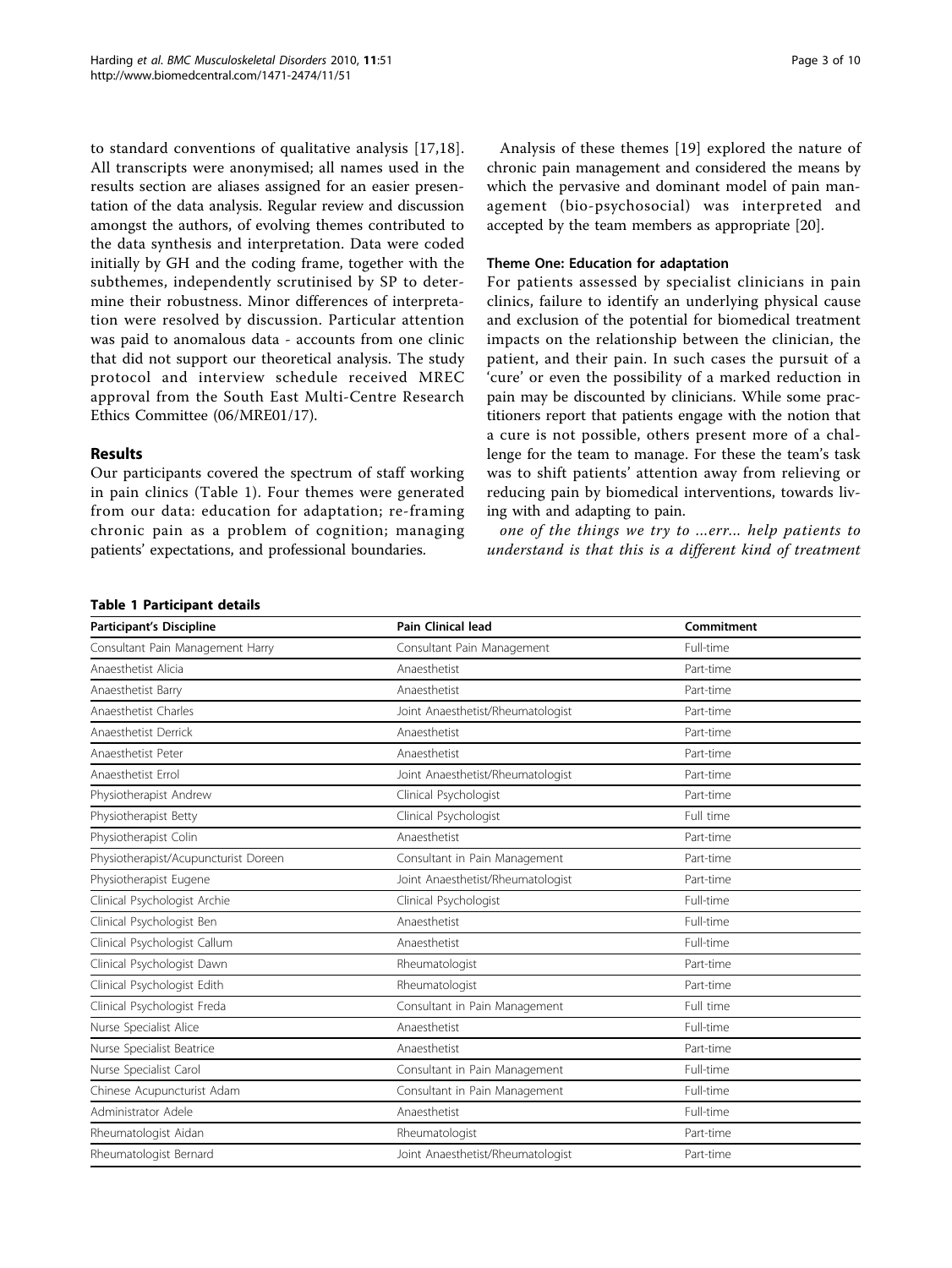insofar as we're giving them skills to help themselves and it's no longer a medical context in which things are done to them...we do try to empower patients to learn skills which will enable them to be in control of their chronic condition...We tell people we're dealing with the problems the pain causes, rather than the pain itself. Psychologist (Archie)

The consultation's focus moves from the pain itself as the problem, towards the patients' responses to the pain. For clinicians the imperative becomes one of moving the patient away from passive dependency on biomedicine for a cure or marked reduction of their pain, towards active dependency on the pain clinic as a source of the skills and abilities necessary to enable the patient, upon discharge or completion of their programme of therapy, to cope with their pain and not continue to seek further consultations.

...we're not working on a medical model, trying to cure people, we're teaching people how to manage their pain and return to a normal lifestyle. So many people come here thinking it's the last resort and they've got nothing to lose really... and they start the education process that they'll suddenly turn round and say, ... this should be happening early on. Physiotherapist (Andrew)

The clinic team therefore serves an educational function for patients - the objective being to adjust the patient's model of pain from one in which there is a medical 'cure', to one in which the patient is educated to accept that the pain will not necessarily be cured and that ability to manage this pain has a psychological element. This model centres on arriving at a concordance of understanding of chronic pain. This involves setting a clear agenda for chronic pain patients in which the notion of a medical cure for their pain is, in the context of the pain clinic, inappropriate. Rather, the pain clinic team's objectives are to facilitate patients to take responsibility for their own pain management. This requires the team to work with a model of pain that acknowledges the biomedical basis of chronic pain but is not evoked in the consultations with the patient. Instead a psychological model of pain is the central focus of the consultation, with psychosocial interventions such as acceptance, planning, support, limits, and learning to pace physical activities playing an important role.

Instruction into the skills necessary to cope with and adapt to their chronic pain, then, becomes a central part of the bio-psychosocial approach. However, it was widely reported that some patients want to get rid of their pain not confront it. The clinic staff therefore have to work towards getting patients 'on side', which invariably translates as preparing the patient to take responsibility for their pain - assuming other than a paternalistic, dependent bio-medically based relationship.

I think education, reversal of physical de-conditioning and improvement of quality of life and coping skills are the important things. I'm not particularly concerned whether I decrease their pain score or not and I would hope by the end of the episode, the treatment episode, the patient feels the same way. So it's really sharing a shared model of what their pain is, and what's important to them is very important, so if they don't see it the same way that you do you're not going to get very far. Anaesthetist (Barry)

It was evident that most, if not all team members, assumed patients come to the clinic with a sense of dependency which the staff had then to wean them off. This assumes also that they would not wish to be involved in their pain management but have to be encouraged to do so, and further, that patients need to be convinced of an alternative to the biomedical approach. The objectives of the clinic then are to try and encourage patients to understand their chronic pain as an entity which cannot be cured by biomedicine and to foster a new perspective on their chronic pain.

The challenge for the team is not simply to educate patients in a set of skills and coping techniques for patients who otherwise expect a cure or a reduction in their pain, but to enable patients themselves to work towards changing their perspective on their pain.

...it's not just about giving people strategies, it's about helping people through that process whereby they can accept that pain will happen to all of us and in some cases pain will remain with some people and that it isn't that they're being singled out, I think it is more of a philosophical stance perhaps that we're trying to help people explore. Psychologist (Dawn)

For the patient, exploring this philosophical stance may involve a lengthy process of coming to terms with chronic pain and accepting the limitations of biomedicine. Within the time constraints of the clinic, devising means of engaging patients with this process at the outset involved a variety of strategies most often instigated by the lead clinician ...what we're trying to do is give them a compelling story that suggests to them they shouldn't even try the physical stuff. Pain Management Consultant (Harry)

## Theme two: Re-framing chronic pain as a problem of cognition

Patients presenting to pain clinics may have already been screened for any obvious underlying physiological causes by the referring medical practitioner and/or allied health professional. The initial assessment of such patients in most pain clinics was undertaken by the lead clinician (initial assessment was shared with specialist nurse in two clinics) - invariably a consultant anaesthetist whose role included diagnosing conditions requiring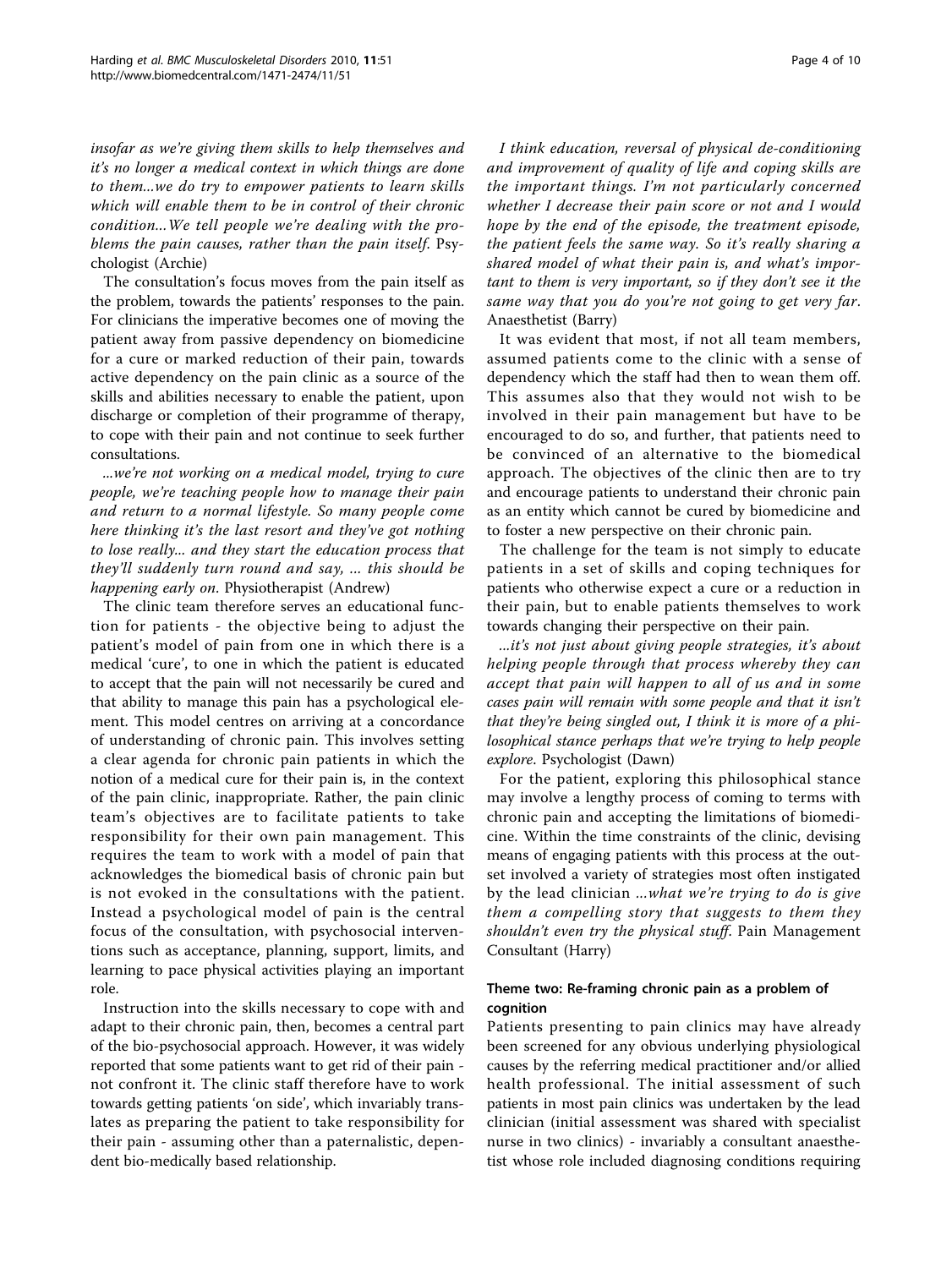medical interventions and where appropriate distinguishing these from cases assessed to require rehabilitation.

Where a purely interventionist biomedical approach (injections etc) was deemed inappropriate, management of patients with chronic pain was directed by a holistic bio-psychosocial model.

Every patient I see has a full bio-psychosocial assessment by me, so not by a physiotherapist and not by a psychologist, but I'm experienced in assessing patients that way and I'm perfectly happy to consider the patients' problem to be largely psychosocial, psychological, or social, or biological, depending on what the problem is. So I don't have any weighting in my assessment. Anaesthetist (Barry)

A key element of this model is its emphasis on the patients' cognitions concerning their pain. This process of re-framing a condition from something that can be resolved or markedly reduced by medical intervention, to that of a more complex condition requiring a multidisciplinary approach to assist the person in learning to cope with it requires pain clinic practitioners to carefully manage patients who may otherwise interpret this reframing as tantamount to being abandoned by biomedicine with an associated loss of hope for improvement.

Undertaking a bio-psychosocial assessment and sanctioning this multidisciplinary treatment model reflects the complex nature of managing chronic pain for which there is no attributable, underlying physical cause. It was evident from pain clinic practitioners we interviewed, that while they espoused a holistic approach combining multiple disciplinary approaches rather than an incremental approach i.e. there's nothing more I can do, I'm sending you to our physio, in practice patients' chronic pain was re-framed as a cognitive problem. Specialist lead clinicians trained in interventionist medicine, whilst aware of the boundaries of their knowledge of cognitive based treatment, may have limited expertise in assessing cognitive conditions, compared with clinical psychologists.

I think I can do a basic psychosocial assessment and determine whether that's an important component of the problem, but I wouldn't feel comfortable taking it any further than that.... Anaesthetist (Barry)

Moreover their role in the clinic for many is part time and distinct from their other medical diagnostic role. Others regard their experience in managing chronic pain as equipping them to cross boundaries and assume a dual role - as both diagnostic clinician or practitioner and cognitive-based therapist.

I may be leaning more towards the psychological approach as well, whereas I do perform injections and I do all that, and I do quite a lot of injections and tablets etc, etc. I also work every other week with psychologists in a combined clinic, so my way of looking at things, I think, is very much determined by my ongoing experience there. .. So I look at a bio-psychosocial assessment as the crux of assessing any patient. Anaesthetist (Alicia)

...sometimes I think of myself as a psycho-physiotherapist, I'm very clear that I'm not a psychologist, so when somebody presents with something difficult I just say, okay, that's very interesting, but I can't really talk to you about that, don't really know where to go with that. But if they say I just can't get round to doing anything, then I feel that you need to be a psycho-physiotherapist to get round that, to do with motivation, as I have in that area quite happily...I think we tend to be tellers - stand up, sit down, lift your leg up - and I like being an asker, I think I've learnt to be an asker. Physiotherapist (Eugene)

Assessing patient need as requiring either intervention or self-management (rehabilitation) or both is therefore determined by practitioners whose primary expertise is interventionist (bio-medical) and who assess patients with little or no input from other members of the team. Thus there was some acknowledgement that part-time pain clinic clinicians were perhaps not necessarily best placed to assess chronic pain patients' holistic bio-psychosocial status.

I think fairly few skills I've got from anaesthetics are in any way appropriate to pain management - sticking needles in is probably about it and that's a very small part of my practice...I think that's one of the big faults of pain management in this country is that we do it part-time. Anaesthetist (Errol)

Indeed a number of investigators [[21,22](#page-8-0)] recommend a dual-diagnostic system: a biomedical diagnosis and a psychosocial diagnosis. Nonetheless other members of the team subscribed to a cognitive-based model of pain management [\[23](#page-8-0)], though this model was one that was not core to their professional identity - and was interpreted as simply involving them in allowing the patient to talk of their chronic pain experience. Consequently physiotherapists, for example, treated chronic pain patients not just by applying manual therapies but also introducing elements of psychological-based therapeutic techniques.

I think very often you have just a little bit more time with the patient to listen to their side of the story and talk round the subject, rather than indoctrinating them and telling them to go away and what to do, you listen more to what the patient's fears and problems are to help them overcome them themselves really. Physiotherapist/Acupuncturist(Doreen)

I think there are lots of psychological stuff and behavioural stuff that you can do with people that will make their lives better. And you sit down from them and you try and figure out what the story is - and the story is often very complicated and often I've got no idea where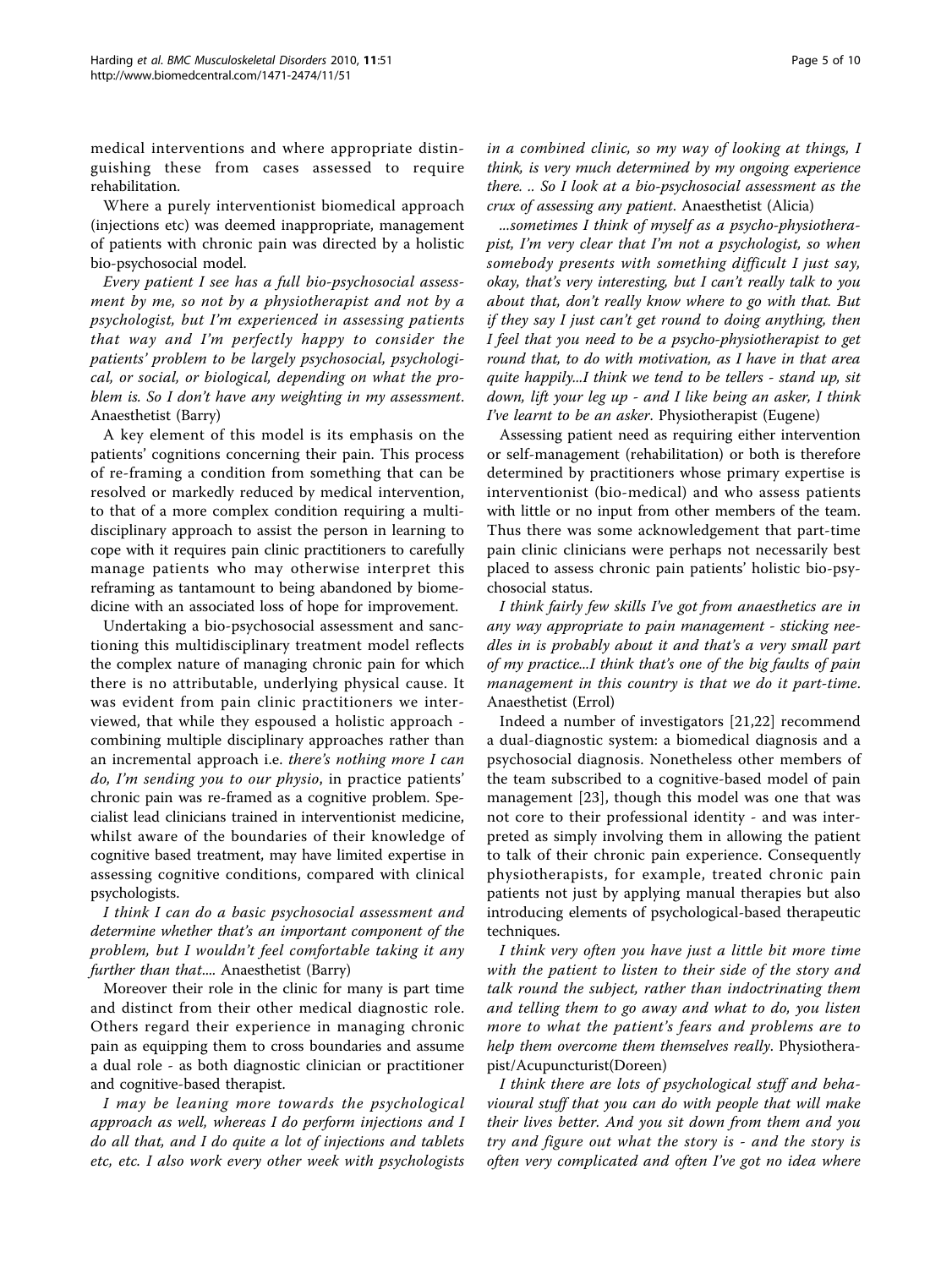it's going to start with. But you look for the weaknesses in their story or the problems that they're having, and they're often very psychological. Physiotherapist (Eugene)

In these instances chronic musculoskeletal pain is framed as a problem of the patients' cognitions, expectations and beliefs. Physiotherapists, nurses and others we interviewed processed patients by drawing on psychological models - and "narrative reasoning" - approaches more closely identified with specialist clinical psychologists [\[24\]](#page-8-0). Although consideration of the constituent elements of the bio-psychosocial model would not necessarily feature equally in the management of patients for whom physical and pharmacological interventions were ineffective or inappropriate, consideration of social factors were seldom articulated by multidisciplinary team members.

#### Theme three: Managing patients' expectations

A patient perceiving the clinic as the 'end of the treatment road' has implications for their management, particularly when no biomedical intervention is appropriate. Managing the care of such patients is challenging as the patient's expectations may differ from those of the multidisciplinary team. Having a shared agenda which recognises the inappropriateness of biomedical interventions and favouring instead a psychosocial approach, remains the biggest challenge, for practitioners and patients.

The first thing is to identify with the patient what they want ... err ... which may sound silly, because they attend the pain clinic to get rid of pain. ...And once you've established that they've got chronic pain, you then take them through the journey of symptom management, so you look at what's been tried in the past, what may be worth trying in the future, so we don't abandon all hope straight away. And at the same time we're also looking at the longer term pain management strategies, so getting them to pace themselves, learning to manage pain better, be more in control of it, how it affects them and relationships and social life and work and all these things. Anaesthetist (Derrick)

This was especially so for some physicians whose stated aims for these patients were to relieve or reduce their pain. When this is not realistic it became necessary to shift patients' expectations towards a focus on coming to terms with their pain by developing coping strategies. This shift of focus away from biomedical interventions was considered by team members to be interpreted by some patients, fearful of being discharged, as indicative of being abandoned, and brought into sharp relief potential differences amongst multidisciplinary teams. Some clinics responded with a policy of not discharging patients but rather maintaining an open-ended relationship based on ongoing support for self-management and independence. Others were blunter with those patients with persistent unrealistic expectations:

 $I'll$  be as blunt as  $I$  need to be,  $I'll$  say, look, we've done everything we can to try and manage symptoms, we're not going to win. And you present them with the bio psychosocial model, where you say, right, the bio bit doesn't work, so we can look at the psycho bit and the social bit, if you don't want to buy into that then we can't offer anything. Anaesthetist (David)

..occasionally you do have to poke them in the eye with, I'm sorry, this is where I think it should stop. Rheumatologist (Bernard)

This blunt approach was particularly characteristic of some clinicians who triaged such patients as not suitable for intervention, and anticipated patients disappointment at what might be considered abandonment by biomedicine.

Central to all clinics' management strategies was validating patients' sense of hope - hope for help with their pain - not necessarily reducing it but developing rehabilitation strategies to improve their quality of life. This necessitated establishing patient expectations - some sought only a diagnostic label for their pain. An integral feature of managing patient expectations involved bringing the patients relationship with the clinic to a conclusion. Sometimes managing patients' expectations was more akin to a take it or leave it approach - which potentially serves to exacerbate a sense of abandonment. In this vein coming to terms with chronic pain was considered analogous to the process of bereavement.

I think the most difficult patients are the ones where there's a disparity between the diagnostic and the management process, i.e. patients who after years of having had the chronic condition still seek a diagnostic confirmation of the problem and still seek out clinicians, often other clinicians, who still support an ongoing diagnostic process. Because a so-called successful voyage into dealing with chronic pain in my perception is that there needs to be a process of acceptance and a process of bereavement... Anaesthetist (Alicia)

This analogy is particularly appropriate in that it acknowledges the transition from seeking relief or reduction of pain to coping with pain as a complex and often lengthy process - one which an interventionist biomedical model is inappropriate.

#### Theme four: Professional boundaries

While boundaries between health workers have undergone marked changes in recent years, the impact of these changes for the specialist pain clinic team is not known. A key feature of pain clinics is the multidisciplinary nature of their pain management programmes with all clinics applying a holistic, bio-psychosocial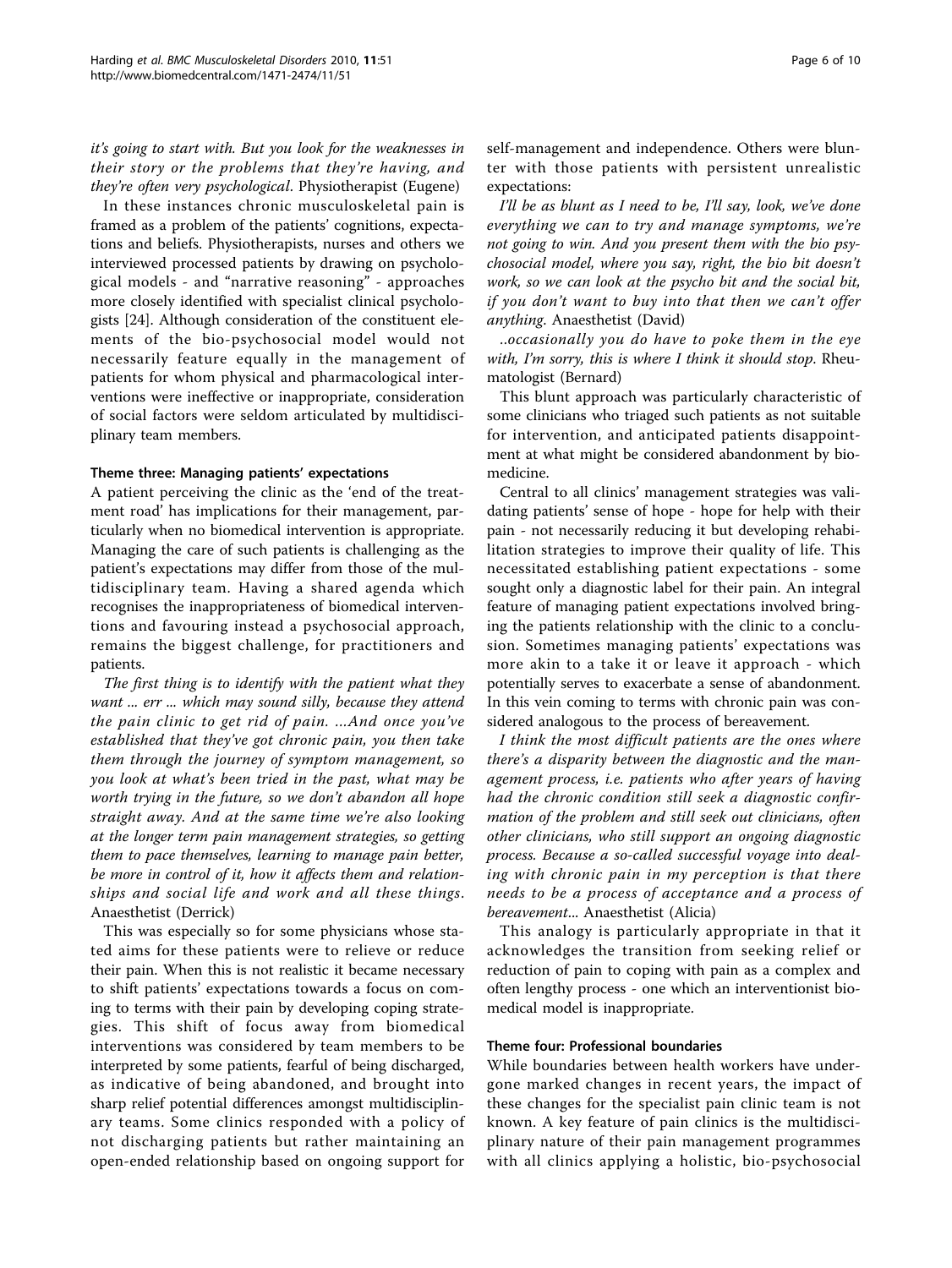model of pain management in a professed non-hierarchical structure.

I think we're all equal and different. Anaesthetist (Charles)

I'll bring out the physical and physiotherapy aspects when, say, L (Clinical Psychologist) is doing her psychology bit. And she'll back up and if I'm doing the physical bit she'll say can you see how this influences the psychology? So we back each other up, there's one message going out. Physiotherapist (Betty)

Multidisciplinary working potentially enables clinics to provide a level of patient benefit that collectively is greater than the sum of the individual team members' contributions. However, this style of working could also undermine the efficiency of the clinic's work. This stems from people working outside the area of their core expertise for which they are trained. Thus although the regulatory body for UK physiotherapists [\[13\]](#page-8-0) endorses the application of a bio-psychosocial model, many practitioners are not formally trained in all the component parts of this model [\[25-27](#page-8-0)]. When extending one's activities into areas beyond one's key competencies professional identities may become blurred. This was especially evident among some, though not all physiotherapists, working with patients on pain management programmes by drawing on both biomedical and cognitive treatment models.

Where professional boundaries were retained, efforts were made to ensure patients experienced integrated rather than disparate care. This shared common purpose was especially evident in accounts of team meetings, whose proceedings were purportedly a forum for all members to contribute equally.

...every second week we do have a multidisciplinary meeting and everybody's given equal say. And certainly you never know what somebody's really thinking, I suppose. But certainly I get the impression that we're all aware that we have equally important roles to play. And the physiotherapists and nurses - and the managers - do attend our multidisciplinary meeting as well. So I do think its egalitarian. Anaesthetist (Barry)

Respect for boundaries was clearly evident but with close working relations there was, albeit unwittingly, some boundary encroachment with, for example, physiotherapists managing some patients by drawing on behavioural psychological constructs. For lead physicians - particularly those with a psychology degree - whose management of chronic pain patients included a cognitive therapy approach - this was considered less a blurring of their traditional boundaries but more accurately a case of role expansion in that bio psychosocial model was perceived as an addition to their professional repertoire of roles - introducing a holistic as well as a purely biomedical assessment.

... that's not to suggest that the consultants will give the medical opinions and the physios or other therapists or the nurses might give the psychological side, in fact quite the contrary, a couple of our consultants here have also got a degree in psychology, so they're obviously coming from that flavour as well. So it's for everybody just to chip in on what they think. Physiotherapist (Colin)

Team members tended not to encroach on other's territory when initially assessing patients. Rather this assessment, although ostensibly a bio-psychosocial assessment was invariably undertaken by team members whose initial emphasis was on biomedical management followed in turn by psychosocial considerations.

...at assessment we think about all the 3 aspects and we are always thinking about them integrating. I think in reality - this is just my assumption - I think in reality, yes, they hit the biological first. But then why not, because that's their role - as a psychologist I would maybe get the psychology first. Psychologist (Ben)

I work alongside the consultants and basically it's a mostly biomedical assessment in order really to get a reasonable diagnosis or to investigate further. Physiotherapist (Andrew)

...the medics initially are after a pain cure, the psychologists aren't, we're after helping people to manage their pain, reduce their distress and live with life despite pain. I think once the medics have gone through their biological bit, can we help them with medication, injections, whatever, I think at that point we're then more all on board together about, okay, it's now time to manage it. Psychologist (Dawn)

Notwithstanding issues regarding the cohesiveness of the multidisciplinary team in managing patients with chronic pain, all were united in sharing a clear sense of their role being misunderstood by referral agencies.

..for the vast majority of people who refer here this is considered to be where you go when you can't think of anything else to do. Anaesthetist (Alicia)

You also see a lot of patients who are not adequately investigated before they come here, the important point being we should not be a diagnostic clinic, we're a symptom control clinic, we're a pain management clinic Anaesthetist (Barry)

## **Discussion**

The application of the bio-psychosocial model for chronic musculoskeletal pain management reflects the complex, multi-levelled nature of chronic musculoskeletal pain. There was an impressive consistency in rhetoric from all team members espousing an integrated bio-psychosocial approach to chronic pain management, though some doctors had problems integrating the physical and psycho-social approaches with the traditional bio-medical model. There was less consistency in opinions about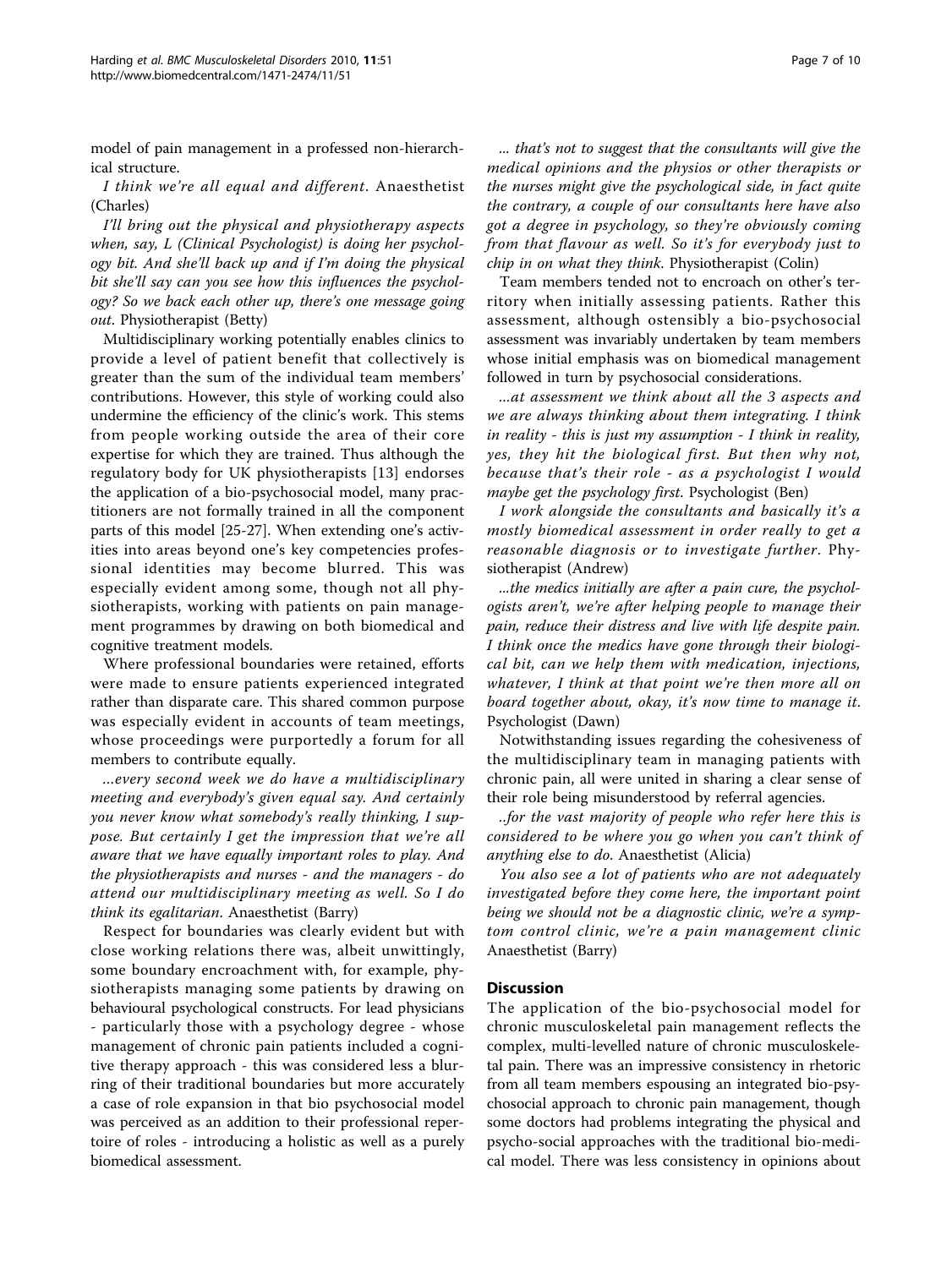how this should be applied and the psychological elements of the approach predominated. The challenge for the team is to move from doing something to patients and instead facilitating patients to adopt behavioural and psychological changes enabling them to self-manage their pain. In addressing this challenge we found the multidisciplinary team's management strategies focused on the psychological domain of the bio-psychosocial model. Whilst this aspect of patients' management might logically belong to specialist clinical psychologists, the ethos of pain clinics as multidisciplinary leads its members (irrespective of lack of appropriate training or otherwise in psychology) to embrace psychological constructs as part of their patients' management plans - a position endorsed by some professional ruling bodies.

However, the model is open to various interpretations. For most, there was a sense that because the patient had been assessed as not appropriate for interventions by default the management strategy was to focus on the cognitive and behavioural factors - working to rehabilitate patients by altering their expectations and help them develops effective coping strategies. As a result, team members whose core discipline did not encompass cognitive and behavioural elements, such as physiotherapists, physicians and nurses, alongside professionally qualified clinical psychologist experts in cognitive behavioural strategies incorporated these into their management plans.

For some practitioners, managing patients using the bio-psychosocial model leads them to downplay their biomedical disciplinary background in favour of dealing with the patient's chronic pain by addressing their beliefs, expectations and behaviours. Key to this is an assumption that people with chronic pain for which there is no biomedical intervention suitable for their chronic pain would benefit from being "taught" a set of cognitive-based skills as an integral feature of their rehabilitation programme. Consequently the bio-psychosocial model is adopted only partially with most attention given over to cognitive and behavioural factors - coping strategies, and commensurately less to social factors such as the nature, character and level of social support patients are able to access to assist in managing their chronic pain.

Notably absent from the accounts was any acknowledgement or detailed account of how practitioners managed the social aspects of chronic pain i.e. addressing issues relating to how patients social interactions was affected by their chronic pain. For example, issues relating to social support, sense of identity and stigma associated with being a chronic pain sufferer were revealed in our earlier study of patients' perspectives, but these were not broached in any detail among the practitioners interviewed. This contrasts with detailed accounts from a range of practitioners reporting how patients' cognitive and psychological therapeutic needs were managed. It is plausible that implicit in these accounts the patients' social needs were also considered by practitioners. However this was not elaborated upon and there were no accounts framing patients' chronic pain management as requiring consideration of both the patients' cognitive and social adaptive strategies. Whilst this is a feature of many structured pain management programmes which invite participation by patients' relatives (including the pain management unit sampled), it was not evident in the accounts from pain clinic practitioners.

Partial adoption of the bio-psychosocial model in which the pain clinic team members manage chronic pain primarily as a cognitive/behavioural issue as the accepted interpretation of this model is reminiscent of a form of medical hegemony i.e. "a form of influence based not on coercion but rather on "the normal and easy 'way things go" in the organisation" [[28](#page-8-0)] in that practitioners reproduce an incomplete multidisciplinary pain management model.

Many of the social aspects of chronic pain, such as housing or financial issues cannot be managed within a hospital clinic as they do not lie within the remit of healthcare professionals in the UK. Even so, clinics were all committed to a bio-psychosocial management strategy promoted by lead clinicians and which serves to justify the application of a multidisciplinary approach in which the disciplinary boundaries of the team become less clearly defined. While this enables a unified team approach to chronic pain management, importantly, variations in its interpretation mean that social factors impinging on patient's ability to manage their chronic pain may be given less consideration in a management pathway emphasising cognitive processes.

It is possible that among the practitioners we interviewed, they assessed a sole psychological approach to be most appropriate for patients for whom interventions were inappropriate or ineffective to self manage, having already considered any relevant social components. That they did not articulate which modalities of the bio-psychosocial model they discounted in arriving at a management strategy does not indicate a propensity towards only a cognitive based approach. However, it was the approach utilised by all members of the multidisciplinary team. This would suggest consideration of social factors impacting on chronic pain management strategies were assessed as not as significant and/or relevant to the teams' therapeutic approach. Alternatively it could represent a default approach to which all team members subscribe. If so, this might diminish the potential of a multidisciplinary model for managing patients whose chronic pain is not responsive to interventions or is not considered appropriate.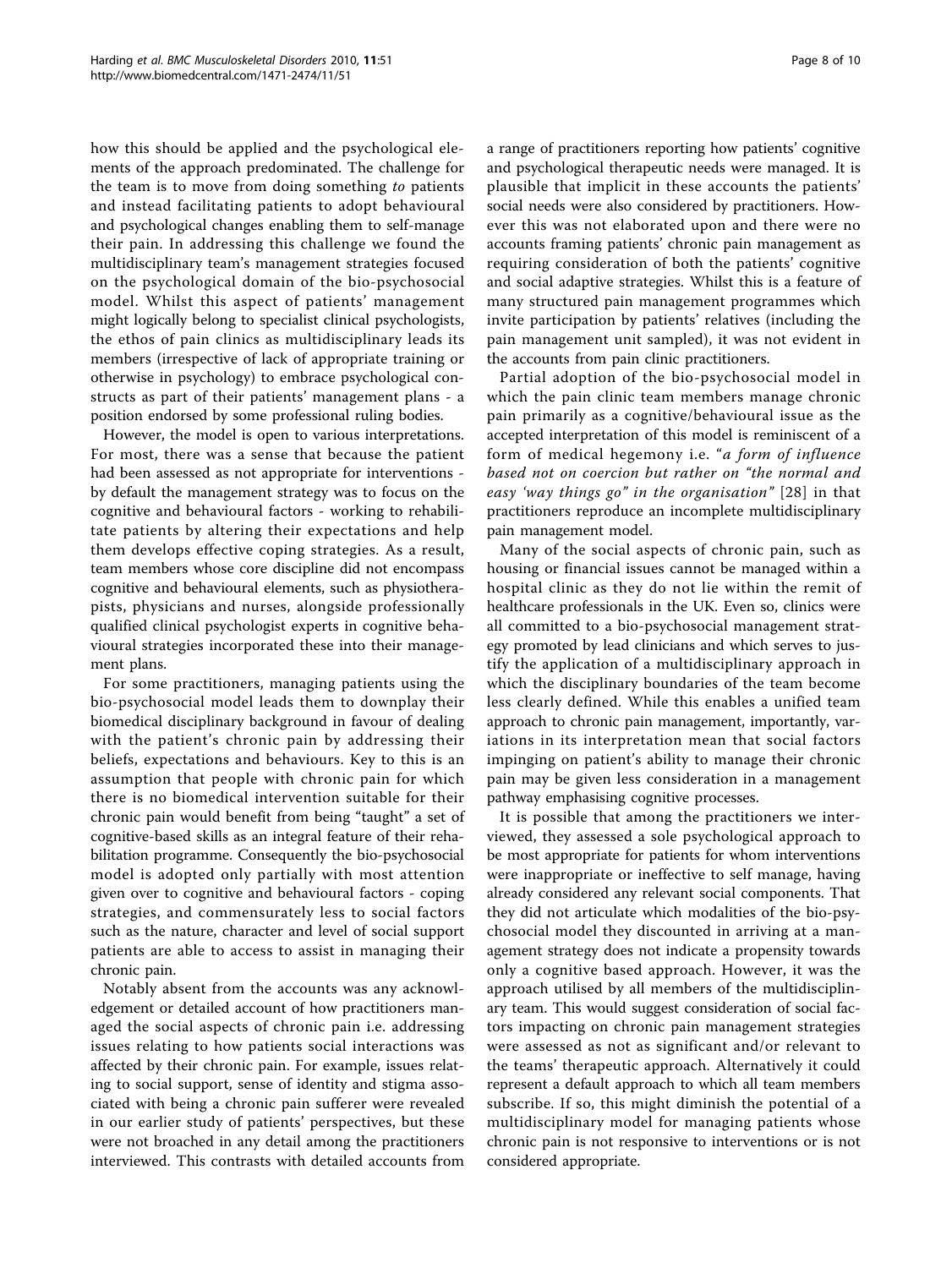#### <span id="page-8-0"></span>Conclusion

Although this is the largest qualitative study to look at the beliefs of staff who manage patients with this problem across a range of clinics and disciplines, our findings may not reflect processes of all pain clinics and professionals both within the UK and in other countries.

Nonetheless the subjects of this study consistently espoused a bio-psychosocial approach to patients with chronic musculoskeletal pain for whom medical interventions were inappropriate. Educating patients to move from expectating a cure for pain and towards learning to live with pain were important goals of the team's work. This concurs well with the views of patients identified in our previous study [14]. We have identified important differences in the degree of integration of biomedical and psycho-social explanatory models of chronic pain. Notably pain clinic practitioners we interviewed readily embraced cognitive/behavioural based management strategies but reported relatively little if any consideration of the impact social factors played in managing chronic pain for patients failing to respond to interventions or for whom interventions were deemed appropriate. Until these aspects are comprehensively embraced and fully integrated alongside the bio-medical and psychological approaches in the management plan, it will remain difficult to meet the challenge of chronic pain.

#### Acknowledgements

This study was funded by an Arthritis Research Campaign Project Grant (ID 17307).

We are very grateful to all the practitioners who gave generously of their time to participate in this study.

#### Author details

<sup>1</sup> Peninsula Medical School (Primary Care), Smeall Building, St Luke's Campus, Exeter, UK. <sup>2</sup>Picker Institute Europe, Oxford, UK. <sup>3</sup>University College London, Windeyer Institute, London, UK. <sup>4</sup>Warwick Medical School, University of Warwick, Coventry, UK.

#### Authors' contributions

GH and MU conceived the study and GH led on its design. GH collected and undertook the initial analysis of the data, drafted the manuscript and its subsequent revisions. MU, AR SP and JC participated in the study's design and contributed to revising the manuscript. SP contributed to validating the analysis. All authors read and approved the final manuscript.

#### Competing interests

The authors declare that they have no competing interests.

Received: 23 June 2009 Accepted: 18 March 2010 Published: 18 March 2010

#### References

- Milne JM: The bio psychosocial model as applied to a multidisciplinary pain management programme. Journal of the New Zealand Association of Occupational Therapists 1983, 34:19-21.
- 2. Foster NE, Pincus T, Underwood M, Vogel S, Breen A, Harding G: [Understanding the process of care for musculoskeletal conditions: why](http://www.ncbi.nlm.nih.gov/pubmed/12626788?dopt=Abstract) [a biomedical approach is inadequate.](http://www.ncbi.nlm.nih.gov/pubmed/12626788?dopt=Abstract) Rheumatology 2003, 42:401-403, Editorial.
- 3. Turk DC, Flor H: Chronic pain: A bio behavioural perspective. *Psychosocial* factors in pain: Critical perspectives New York: Guilford PressGatchel RJ, Turk DC 1999, 18-34.
- 4. Flor H, Fydrich T, Turk DC: "[Efficacy of multidisciplinary pain treatment](http://www.ncbi.nlm.nih.gov/pubmed/1535122?dopt=Abstract) [centers: a meta-analytic review](http://www.ncbi.nlm.nih.gov/pubmed/1535122?dopt=Abstract)". Pain 1992, 49:221-30.
- 5. Guzman J, Esmail R, Karjalinen K, et al: Multidisciplinary rehabilitation for chronic low back pain: systematic review. Br Med J 2001, 322:1511-6.
- 6. Morley S, Eccleston C, Williams A: [Systematic review and meta-analysis of](http://www.ncbi.nlm.nih.gov/pubmed/10204712?dopt=Abstract) [randomized controlled trials of cognitive-behaviour therapy and](http://www.ncbi.nlm.nih.gov/pubmed/10204712?dopt=Abstract) [behaviour therapy for chronic pain in adults, excluding headache.](http://www.ncbi.nlm.nih.gov/pubmed/10204712?dopt=Abstract) Pain 1999, 80:1-13.
- 7. Kitahara M, Kojima KK, Ohmura A: [Efficacy of interdisciplinary treatment](http://www.ncbi.nlm.nih.gov/pubmed/16926581?dopt=Abstract) [for chronic nonmalignant pain patients in Japan.](http://www.ncbi.nlm.nih.gov/pubmed/16926581?dopt=Abstract) Clinical Journal of Pain 2006, 22(7):647-55.
- 8. Gatchel RJ, Turk DC, (Eds): Psychological Approaches to Pain Management: A practitioner's handbook. New York: Guilford Press 1996. 9. Gatchel RJ, Turk DC, (Eds): Psychosocial Factors in Pain: Critical
- perspectives. New York: Guilford Press 1999.
- 10. Price DD: Psychological mechanisms of pain and analgesia: Progress in pain research and management Seattle, IASP Press 1999, 15.
- 11. Turk DC, Melzack R: Handbook of pain assessment New York: Guilford Press, 2 2001.
- 12. British Pain Society: Recommended quidelines for Pain Management Programmes for adults. A consensus statement prepared on behalf of The British Pain Society, London 2007.
- 13. Chartered Society of Physiotherapy: Core standards of Physiotherapy Practice. London: Chartered Society of Physiotherapy 2005.
- 14. Harding G, Parsons S, Rahman A, Underwood M: "[It struck me that they](http://www.ncbi.nlm.nih.gov/pubmed/16208656?dopt=Abstract) didn'[t understand pain. Full stop": What do patients with chronic](http://www.ncbi.nlm.nih.gov/pubmed/16208656?dopt=Abstract) [musculoskeletal pain think about the treatment they receive from their](http://www.ncbi.nlm.nih.gov/pubmed/16208656?dopt=Abstract) [doctors?.](http://www.ncbi.nlm.nih.gov/pubmed/16208656?dopt=Abstract) Arthritis Care and Research 2005, 53(5):691-696.
- 15. Parsons S, Harding G, Breen A, Foster N, Pincus T, Vogel S, Underwood M: The influence of patients' [and primary care practitioners](http://www.ncbi.nlm.nih.gov/pubmed/17277650?dopt=Abstract)' beliefs and [expectations about chronic musculoskeletal pain on the process of](http://www.ncbi.nlm.nih.gov/pubmed/17277650?dopt=Abstract) [care: A systematic review of qualitative studies.](http://www.ncbi.nlm.nih.gov/pubmed/17277650?dopt=Abstract) Clin J Pain 2007, 23:91-98.
- 16. Ritchie J, Spencer L: 'Qualitative data analysis for applied policy research'. Analysing Qualitative Data Routledge, LondonBryman A, Burgess RG 1994, 173-194.
- 17. Becker S, Bryman A, (eds): Understanding Research for Social Policy and Practice: Themes, Methods and Approaches. Bristol: The Policy Press 2004.
- Pope C, Ziebland S, Mays N: [Analysing qualitative data.](http://www.ncbi.nlm.nih.gov/pubmed/10625273?dopt=Abstract) British Medical Journal 2000, 320(7227):114-16.
- 19. Harding G, Gantley M: Qualitative Methods: Beyond the Cookbook. Family Practice 1997, 15:76-79.
- 20. Gramsci A: Selections from the Prison Notebooks. London: Lawrence and Wishart 1971.
- 21. Dworkin SF, LeResche L, (Eds): [Research diagnostic criteria for](http://www.ncbi.nlm.nih.gov/pubmed/1298767?dopt=Abstract) [temporomandibular disorders: Review, criteria, examinations and](http://www.ncbi.nlm.nih.gov/pubmed/1298767?dopt=Abstract) [specifications, critique.](http://www.ncbi.nlm.nih.gov/pubmed/1298767?dopt=Abstract) Journal of Craniomandibular Disorders 1992, 6:301-355.
- 22. Turk DC: [Customizing treatment for chronic pain patients: Who, what,](http://www.ncbi.nlm.nih.gov/pubmed/2135025?dopt=Abstract) [and why.](http://www.ncbi.nlm.nih.gov/pubmed/2135025?dopt=Abstract) Clinical Journal of Pain 1990, 6:255-270.
- 23. Barron CJ, Klaber Moffett JA, Potter M: [Patient expectations of](http://www.ncbi.nlm.nih.gov/pubmed/17454797?dopt=Abstract) [physiotherapy: Definitions, concepts, and theories.](http://www.ncbi.nlm.nih.gov/pubmed/17454797?dopt=Abstract) Physiotherapy Theory and Practice 2007, 23(1):37-46.
- 24. Fleming MH, Mattingly C: Action and Narrative: Two dynamics of clinical reasoning. Clinical Reasoning in the Health Professions Oxford Butterworth HeinemannHiggs J, Jones M , 2 2000, 54-67.
- 25. Bishop A, Foster NE, Thomas E, Hay EM: [How does the self-reported](http://www.ncbi.nlm.nih.gov/pubmed/18206309?dopt=Abstract) [clinical management of patients with low back pain relate to the](http://www.ncbi.nlm.nih.gov/pubmed/18206309?dopt=Abstract) [attitudes and beliefs of health care practitioners? A survey of UK general](http://www.ncbi.nlm.nih.gov/pubmed/18206309?dopt=Abstract) [practitioners and physiotherapists.](http://www.ncbi.nlm.nih.gov/pubmed/18206309?dopt=Abstract) Pain 2008, 135:187-95.
- 26. Bishop A, Thomas E, Foster NE: [Health care practitioners](http://www.ncbi.nlm.nih.gov/pubmed/17346889?dopt=Abstract)' attitudes and [beliefs about low back pain: a systematic search and critical review of](http://www.ncbi.nlm.nih.gov/pubmed/17346889?dopt=Abstract) [available measurement tools.](http://www.ncbi.nlm.nih.gov/pubmed/17346889?dopt=Abstract) Pain 2007, 132:91-101.
- 27. Bishop A, Foster NE: [Do physical therapists in the United Kingdom](http://www.ncbi.nlm.nih.gov/pubmed/15928559?dopt=Abstract) [recognize psychosocial factors in patients with acute low back pain?.](http://www.ncbi.nlm.nih.gov/pubmed/15928559?dopt=Abstract) Spine 2005, 30:1316-22.
- 28. Doorewaard H, Brouns B: Hegemonic Power Processes in Team-based Work. Applied Psychology: An International Review 2003, 52(1):106-19.